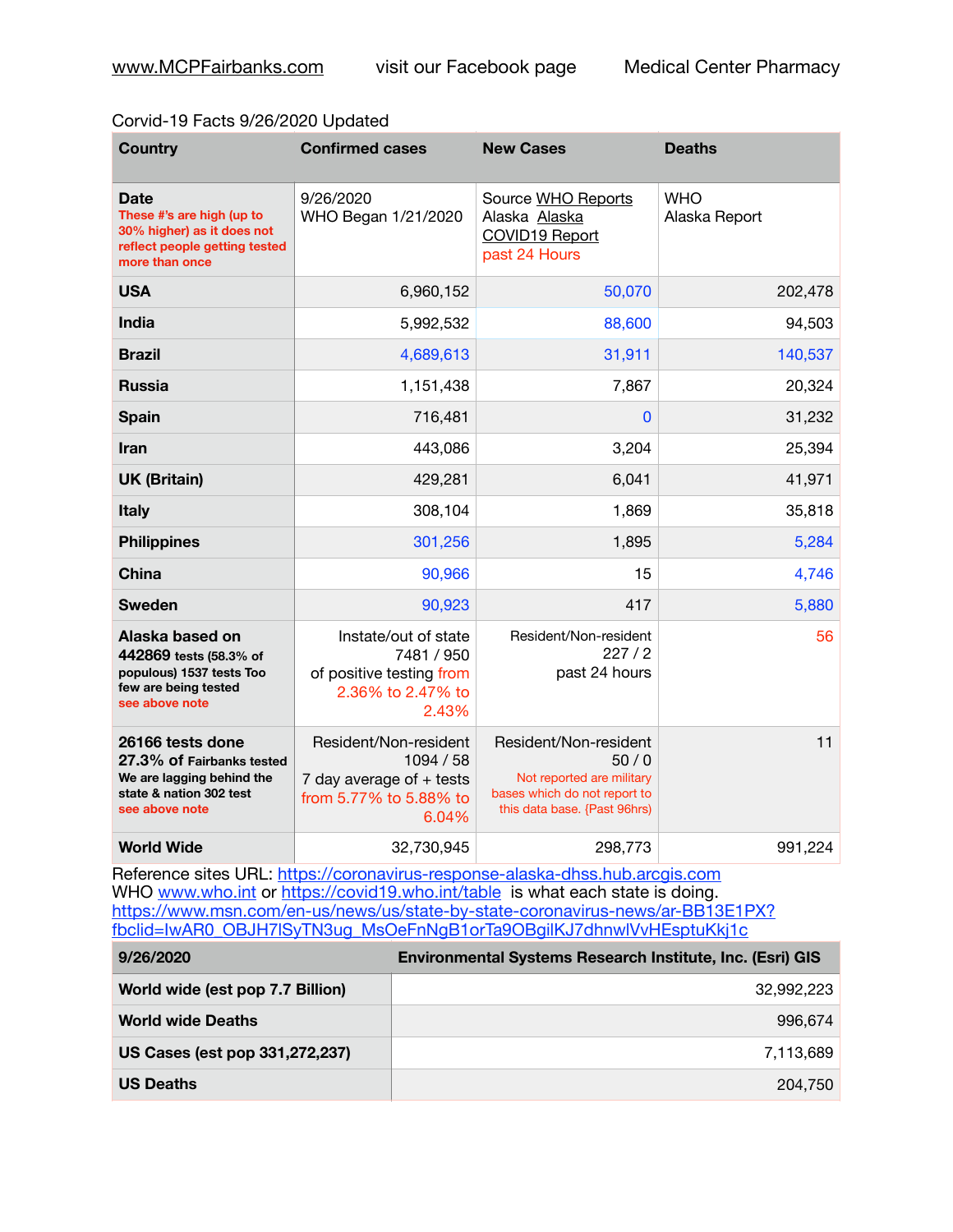The US has 2.8 hospital beds per 1000 our needs could be 56, China had 4.3, Italy 3.2, South Korea 12.3

Impact of COVID-19 on the US Healthcare system<br>Estimated US Population 331.3 million 43% have bee

331.3 million 43% have been tested (142.3 million) Estimated 5% of US population will test positive for Covid-19 16.56 million (7.114 Million) we have currently tested an est. 142.3 million based on 7.114 mill that have tested positive discount some of these numbers by 30% to account for multiple testing of same person. If 8% will require hospitalization of the 16.56 million positive cases, we would need 1.325 million beds. Estimated by the American Hospital Association there are 800,000 staffed beds available. **The Needs Contract Contract Contract Contract Contract Contract Contract Contract Contract Contract Contract Contract Contract Contract Contract Contract Contract Contract Contract Contract Contract Contract** 

The USNS Mercy and Comfort added 2,000 staffed beds, not ICU Of these estimated to be admitted to ICU **860,000**. to ICU beds The US has  $16,000$  ICU beds  $\sim$   $\sim$   $\sim$   $\sim$   $\sim$  we have 68,000-85,000 beds US could need 299,000beds with ventilators <16,000 ventilators

**Summation:** Estimated needs could be 1.325 million hospitalized beds for just COVID-19 patients alone. If positives represents 5% of test run, then approximately 142.3 million have been tested, we have no idea how many tests have been run or how many multiple tests conducted on the same person, resulting in 7.114 million positive tests run with 204750 with 1321 deaths in the past 24 hours

Normal ICU stay 5-7 days, estimated ICU stay for COVID-19 2-3 weeks and they could tie up a ventilator for that length of time also, helping only 1/3 as many patients.

This is why we need to flatten the curve by social spacing and only essential travel. Expected Death (these are just estimates based on other countries) if 5% of the US Population (16.56 million) test positive and if

1% die = 165,600 people

2% die = 311,200 people

3% die = 496,800 people

6% die = 993,600 people obviously we have passed the 1.325 million positive cases so if 5% of the US population (16.56 million) test positive and 6% of those die = 993,600 deaths if no vaccine, or if 3.09% (511,704) will die, we are 1/3 of the way there in 25 weeks.

World wide death rate of positive tests actually 3.02%. The US is at 204750 2.88% of those actually tested positive, that is 50% lower death rate than when we started in 3/2020 , started at 6%. The US deaths represents 20.5% of the world's death numbers vs 21.6% of worldwide confirmed cases.

To put this in perspective, In comparison to the flu in the US

CDC Estimates. From 2010 to 2016, the flu-related death rate was between 12,000 and 56,000, with the highest season being 2012 to 2013 and the lowest being 2011 to 2012. Most deaths are caused by complications of the flu, including pneumonia or a secondary bacterial infection of the heart or brain. or 2,000 to 9,333 per year. In 2020 in the US has 19 million cases 180,000 hospitalized and 10,000 (0.052%) have died, typically it is 2% will die, compared to 2.88% with COVID19. 43% (US), 58.3% (Alaska), & 27.3% (Fbks) are still too few to protect us from future outbreaks. Experts feel that we need either need people to get infected with the virus and develop antibodies or get vaccinated to create immune antibodies to protect us, that we need >60% of the population to have positive antibody tests and preferably 70-90%, one expert felt they would not feel confident til >85% were positive, to give assurance (herd immunity) in order to go without masks and social distancing. NY City seems to have the highest number at 20%. Testing is so important. Currently we are testing at 20.42 Million tests per month. At this rate to test everyone once it will take 16.06 months or over 1.37 years. To test 3 times it would take 48.18 months or 4.11 years

The Flu (Influenza kills approximately 1-2% of those infected, SARS killed 800 people total, COVID19 appears to kill 2.88% of those that test positive or 1.44 times (144%) more deadly than the flu and seems to be more contagious. (Seems to spread more readily)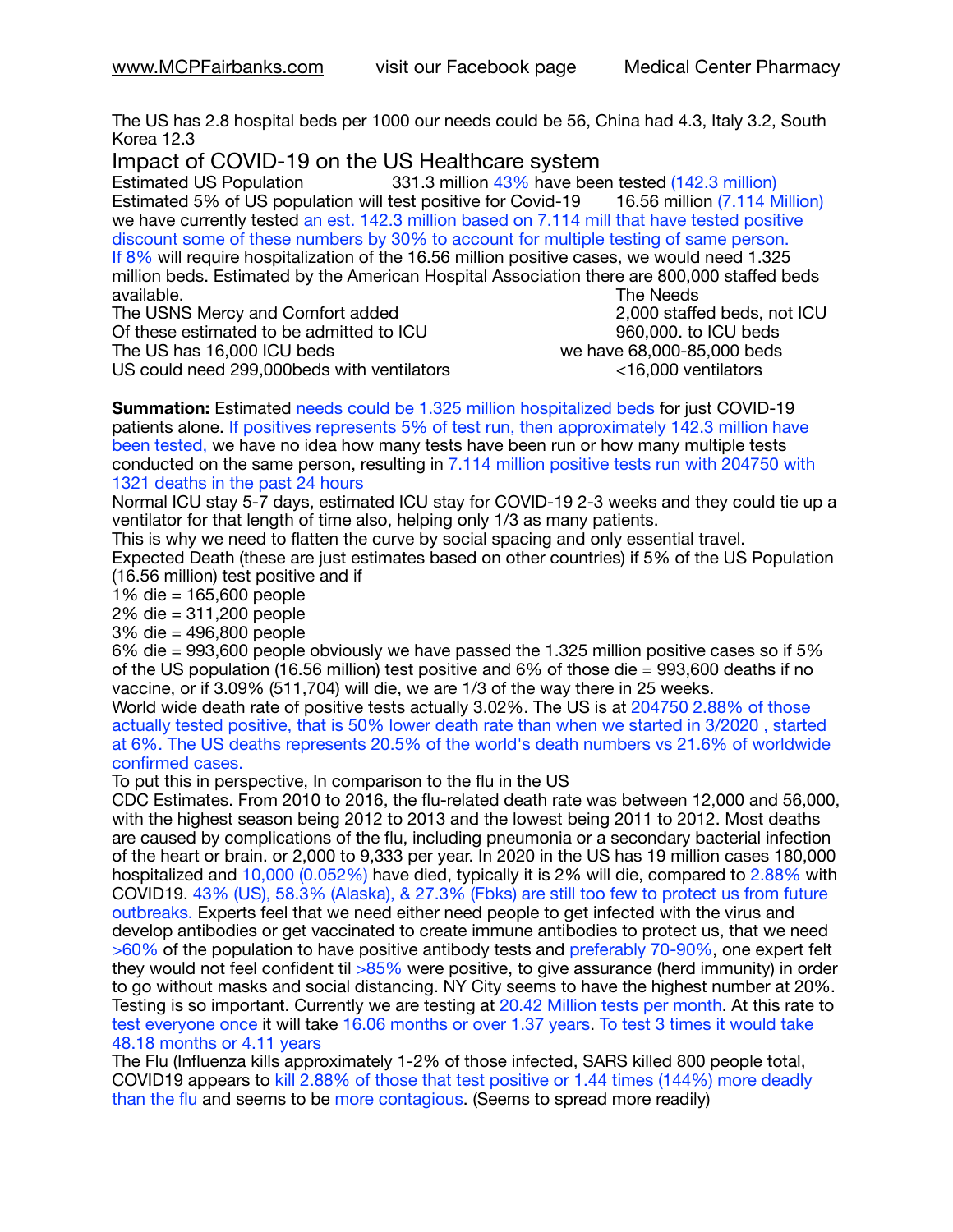Alaska has 7481 cases so far, 1094 in Fairbanks or 1 of every 7 of Alaskans was 1 in 4, with 44 deaths, the first case was transient foreign airline crew member. Interesting, the Source of Alaska's SARS-Cov2 virus originated not from East Asia by travelers or the west coast (Washington where it was first observed) , but came from the east coast of the US, and they were inoculated first from Europe, accordingly from New York's Governor and CDC.

**Best practice protection** is good personal Hygiene do not touch eyes, nose, mouth, wash hands frequently for at least 20-30 seconds, before you touch your face, and observe personal spacing of 6-18 feet. Remove your shoes in your house, frequently clean surface areas, let the cleaner sit 15-20 sec before wiping off. **We are recommending to wear any kind of mask.** Drug treatment is being researched, but as yet not been verified, only suggested. Best to isolate those sick and isolate those most susceptible (old and preconditioned with risk factors) **Risk factors:** Cardiovascular disease (56.6%), Obesity (41.7%), Diabetes (33.8%), age >60, respiratory problems, especially smokers or those who vape, High Blood Pressure If you have been exposed self isolate for 2-4 weeks

One episode in China, a man tested negative for 27 days before showing symptoms. So Isolation may want to be considered up to 4 weeks not just 2 weeks.

Italy 1 in 10 positive cases admitted to ICU due to Hypoxic failure requiring mechanical ventilation. In NY it was 1 in 7 that required hospitalization, of the 5700 hospitalized 2634 were discharged (79% (2081)) or died (21%(553)), 9 in 10 put on a ventilator died.

Public policy development and education is important. How Long does Covid-19 stay on objects to  $3$  hours

| Air                              | up to 3 no |
|----------------------------------|------------|
| Copper                           | 4 hours    |
| Cardboard (Amazon Box)           | 24 hrs     |
| Plastic surfaces/Stainless Steel | 72 hours   |
| Mucosal surfaces                 | unknown    |
|                                  |            |



Viral Antigen and Viral RNA tells us you have the disease and can spread the disease and can or are currently sick. IgM (short term) and IgG (long term antibodies) tells us you have experienced the virus or had the vaccine, and got over it. You may be resistant if your antibody levels are high enough. We have tested currently 58.3% of the Alaskan population and over little over 43%

Project outward Exhalation can spray 1.5 m (4.9 ft) spittle (droplets) Coughing 2 m (6.6 ft)<br>Sneeze 6 m (19.7 ft) 6 m  $(19.7 \text{ ft})$ Development of immune response Early viral testing tests to see if you currently have the virus. Later antibody testing tells us if you have been exposed and survived. But does not tells us if you have immunities to the virus. We will need to have both tests done in order to open the community.



of the US population, discount these numbers by 30% to reflect multiple testing of the